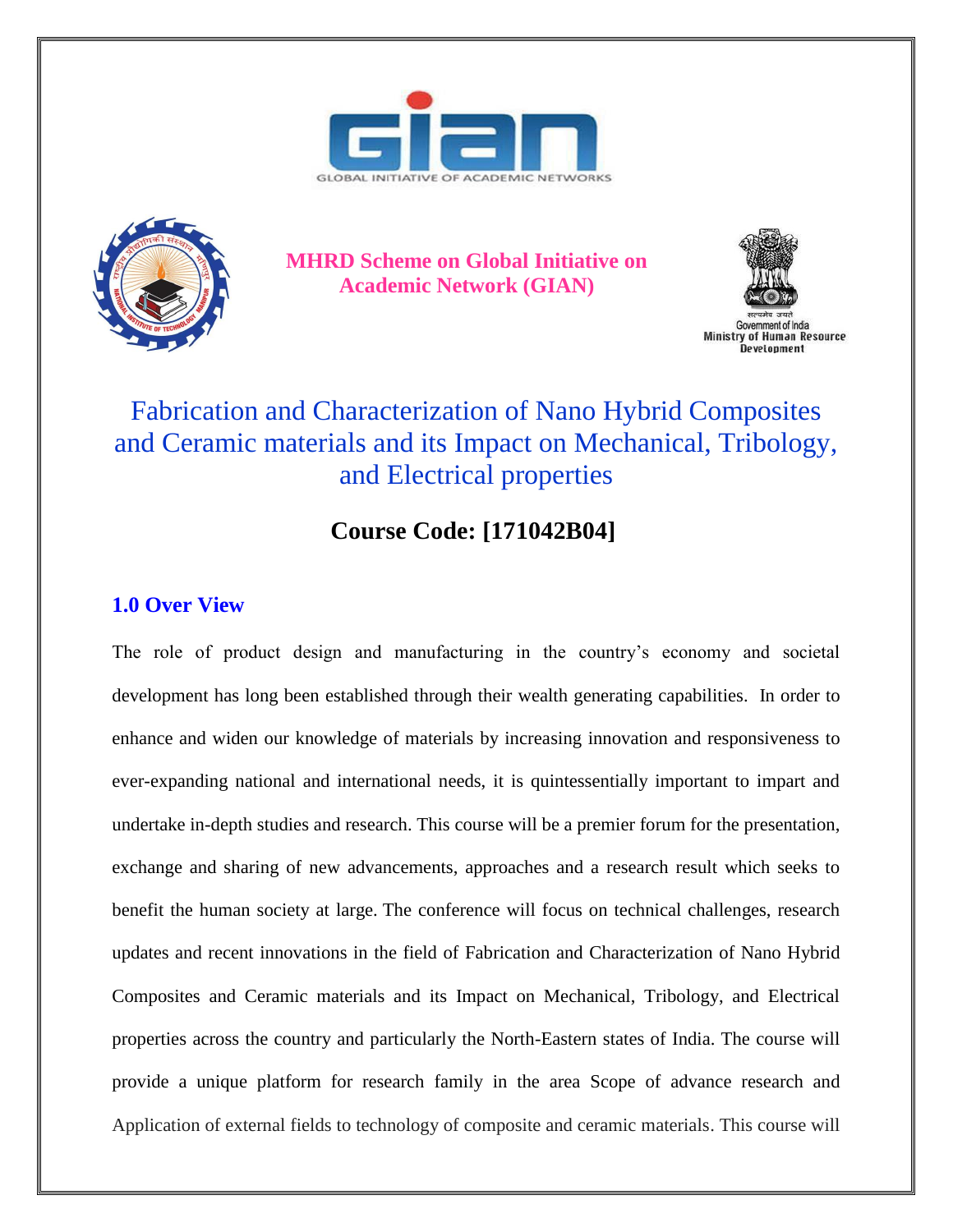provide an opportunity for practical classes in manufacturing and characterization of hands on prepared samples by the participants of the course and with the renewed knowledge on advanced viable technologies, the forum hopes to conceive and formulate positive and sustainable measures to remove these constraints at the earliest in order to seek better lives for the people of North-East Indian.

| <b>Course</b>                     | Duration: 24 <sup>th</sup> December to 28 <sup>th</sup> December 2018                                                                                                                                                                                                                                                                                                                                                                                                                                                                                                                                                                                                                                                                                                      |
|-----------------------------------|----------------------------------------------------------------------------------------------------------------------------------------------------------------------------------------------------------------------------------------------------------------------------------------------------------------------------------------------------------------------------------------------------------------------------------------------------------------------------------------------------------------------------------------------------------------------------------------------------------------------------------------------------------------------------------------------------------------------------------------------------------------------------|
| <b>Information</b>                | Place: Department of Mechanical Engineering, NIT Manipur                                                                                                                                                                                                                                                                                                                                                                                                                                                                                                                                                                                                                                                                                                                   |
|                                   | <b>Total Contact Hours:</b>                                                                                                                                                                                                                                                                                                                                                                                                                                                                                                                                                                                                                                                                                                                                                |
|                                   |                                                                                                                                                                                                                                                                                                                                                                                                                                                                                                                                                                                                                                                                                                                                                                            |
| Who can<br>attend                 | Students at all levels (BTech/MSc/MTech/PhD).<br>❖<br>❖<br>Executives, faculty from Material Science and Engineering engineers and<br>researchers from manufacturing, service and government organizations<br>including R&D laboratories.<br>Faculty from academic and technical institutions.<br>❖<br>❖<br>All those who are planning to have startups.                                                                                                                                                                                                                                                                                                                                                                                                                   |
|                                   | Others who want to learn the basic and advanced concepts dealing with<br>❖                                                                                                                                                                                                                                                                                                                                                                                                                                                                                                                                                                                                                                                                                                 |
|                                   | technology based enterprises and entrepreneurship related activities.                                                                                                                                                                                                                                                                                                                                                                                                                                                                                                                                                                                                                                                                                                      |
| <b>Registration</b><br><b>Fee</b> | ❖<br>The participation fees for taking the course is as follows:<br>❖<br>Participants from abroad : US \$200<br>❖<br><b>Industry/ Research Organizations: 5000/-</b><br>$\frac{1}{2}$<br><b>Academic Institutions:</b><br>$\checkmark$ UG Students: Rs. 1500/-<br>$\checkmark$ PG Students: Rs. 2000/-<br>$\checkmark$ PhD Students: Rs. 2500/-<br>$\checkmark$ Postdoctoral fellow/Research Associate: Rs. 3000/-<br>$\checkmark$ Faculty Members: Rs. 3500/-<br>$\div$ The above fee include all instructional materials, computer use for<br>tutorials and assignments, laboratory equipment usage charges, 24 hr<br>free internet facility. The participants will be provided with<br>accommodation in hostel on payment basis by sharing on first cum first<br>serve. |

### **2.0 Objectives**

The primary objectives of the course are as follows:

1. Scope of research and Application of external fields to technology of composite and ceramic materials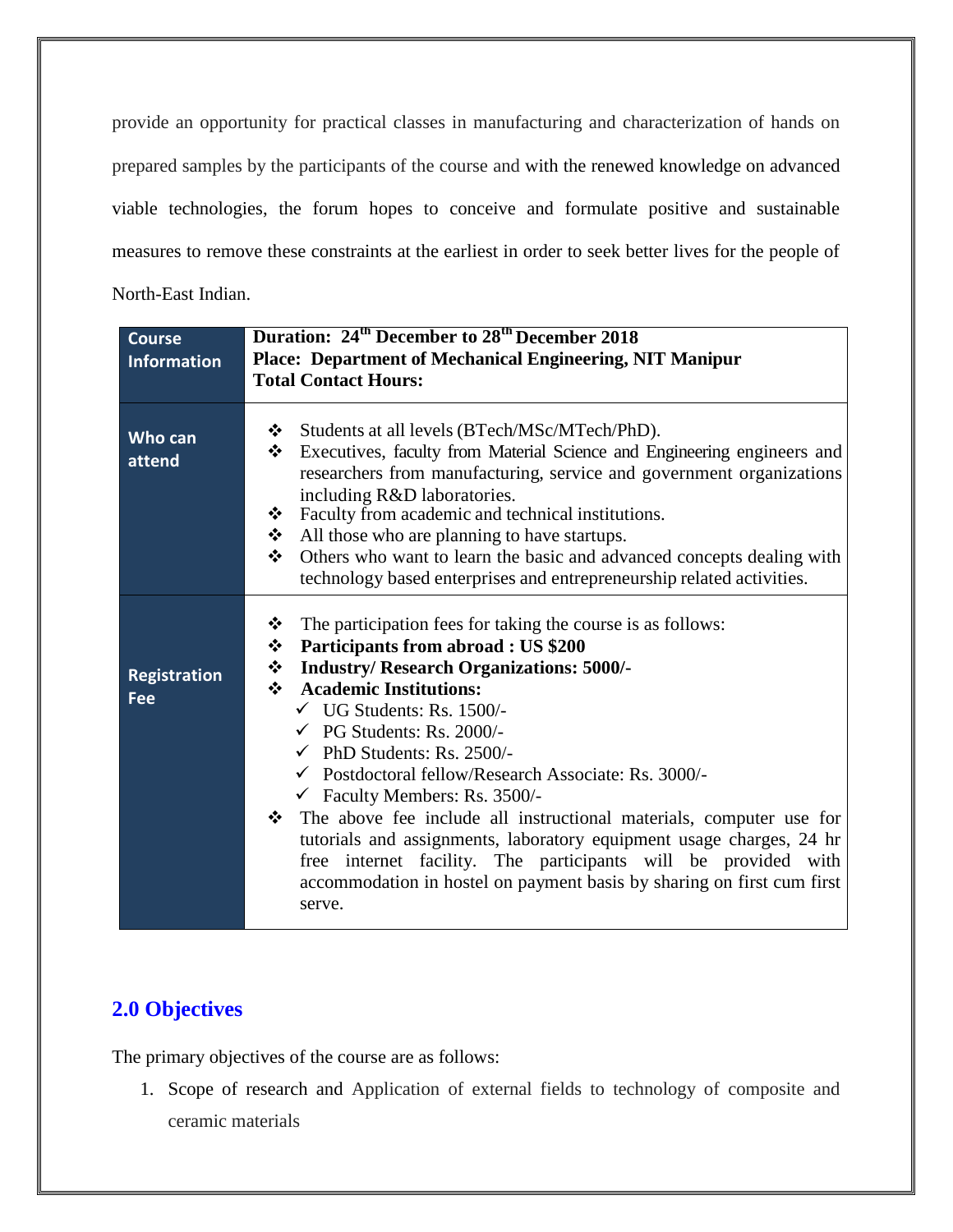- 2. Synthesis and characterization of all nanomaterials and composites. Structures, functions, applications and modeling of these materials.
- 3. Providing exposure to practical problems in composites and ceramic manufacturing and their solutions, through experimentation and phenomena of problems through characterization
- 4. Expletory study on mechanical, electrical, ferroelectric properties of ceramic materials. Study on transparent ceramics; lead-free piezoelectrics; ferromagnetics and solid oxide fuel cells etc. practical
- 5. Experiments' on Dielectical Measurements, I/V Measurements systems, and Permeability measurements etc.
- 6. Recycling of multi-grain, melt processed bulk (RE)BCO superconductors', Characterization of nano-composite oxide ceramics and monitoring of oxide thin film growth by laser-induced breakdown spectroscopy.

# **Foreign Faculty**

Dr Hari Babu Nadendla Professor, BCAST, Institute of Materials and Manufacturing, Brunel University London, UK

### **Biography of Dr Hari Babu Nadendla, Foreigner Faculty**



Dr Hari Babu Nadendla, Professor in Brunel University, London, he joined in the Institution in the year 2006. His research Interest is on Nano-structured materials, High temperature ceramics, Metal matrix and cermaic matrix composites, Solidification process, grain refinement & crystal growth, High temperature superconducting materials, Magnetic properties of superconductors, Electrolytes for solid oxide fuel cells. Prior to that he was a Research Fellow (1999-2002), then a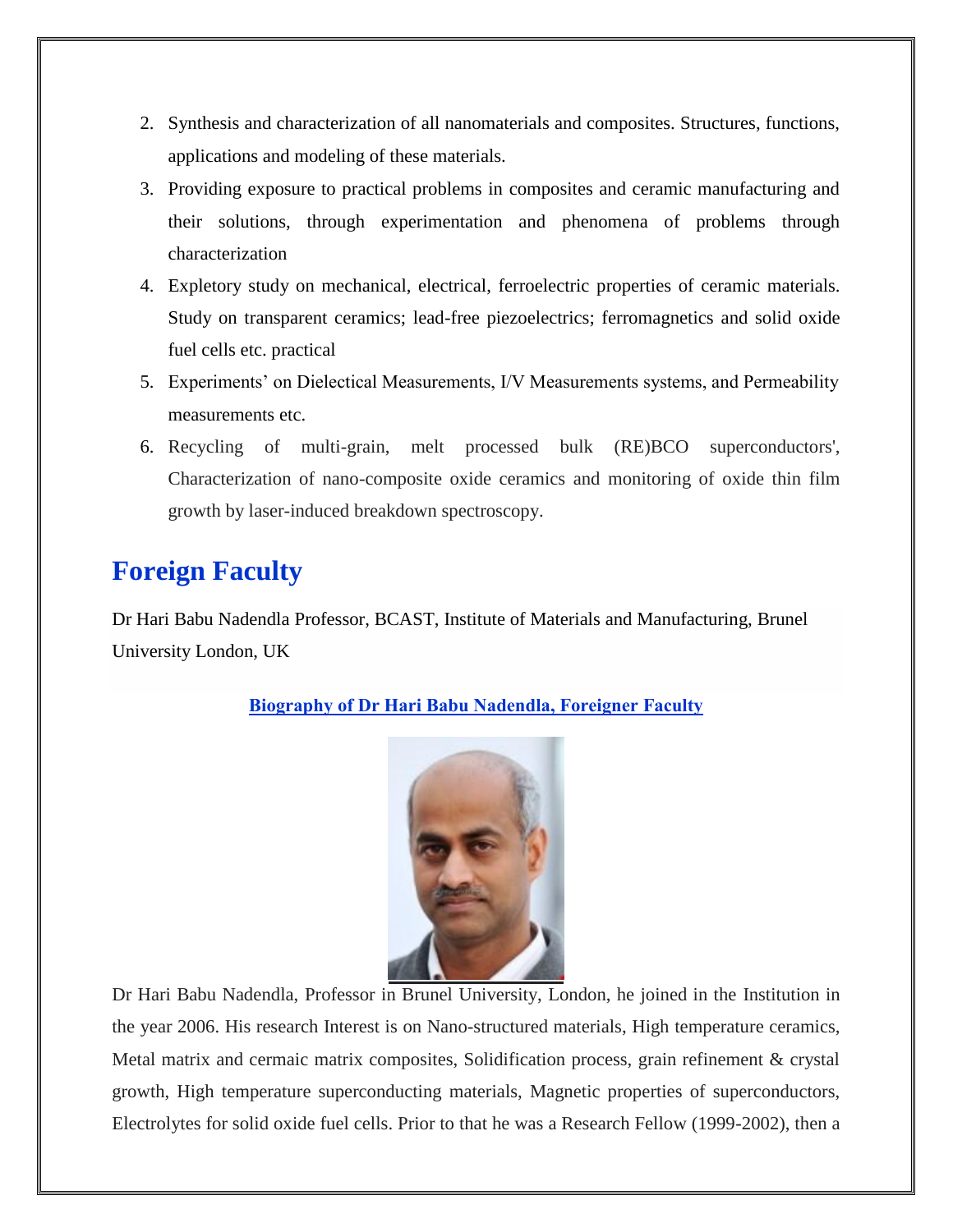Senior Research Fellow (2002-2003) and, ultimately, Advanced Research Fellow (2003-2006) at the University of Cambridge. He has published over 200 papers in international peer reviewed journals and holds 4 international patents. He was awarded the PASREG award of excellence in 2007 for his outstanding contribution to the development and characterization of bulk high temperatures superconductors. During his post-doctoral career, he received best poster presentation awards. Since joining BCAST, his research has expanded from processing of superconducting materials to understanding the heterogeneous nucleation process during solidification, developing chemical grain refiners for Al and Mg alloys, processing of high performance MMCs using intensive melt shearing, and twin roll casting Al-alloys from a recycled source for automotive application.

#### **Academic qualifications:**

- Ph. D (Superconducting materials) Defense Metallurgical Research Laboratory, University of Hyderabad, India (1998).
- M. Sc (Physics & Advanced Electronics), University of Hyderabad, India (1992).
- B. Sc (Maths, Phys. & Electronics), Nagarjuna University, India (1990).

#### **Previous positions:**

- EPSRC Advanced Research Fellow (Dec'06-Oct'08); BCAST, Brunel University London
- EPSRC Advanced Research Fellow (Oct'03-Nov'06): Department of Engineering, University of Cambridge
- $\triangleright$  The Sackler Fellow (Dec 2004-Dec 2006): Magdalene College, University of Cambridge, UK.
- Senior Research Associate (Nov'02-Sep'03), Department of Engineering, University of Cambridge, UK
- $\triangleright$  Leverhulme Special Research Fellow (Dec'00-Nov'02), Department of Engineering, University of Cambridge
- Research Associate (May'98-Nov'00), IRC in Superconductivity, University of Cambridge, UK.

#### **Teaching & Supervision:**

- $\triangleright$  MSc (Structural Integrity Metallurgy and Materials module), Mechanical Engineering, Brunel University London, 2014 onwards
- MSc (Adv. Manufac. Methods : Metals, Electro-ceramics, Superconductors, Composites, Nanotechnology, (Nano-devices), School of Engineering, Brunel University London, 2007 - 2010
- Teaching (Theory): Ist and IInd year undergraduate Engineering Materials, Cambridge, 2002 - 2006
- $\triangleright$  IVth year B. Eng student project work
- Summer research project studentships-  $2002 2003$ ,  $2003 2004$ ,  $2004 2005$  ( $\sim$ 100h per annum)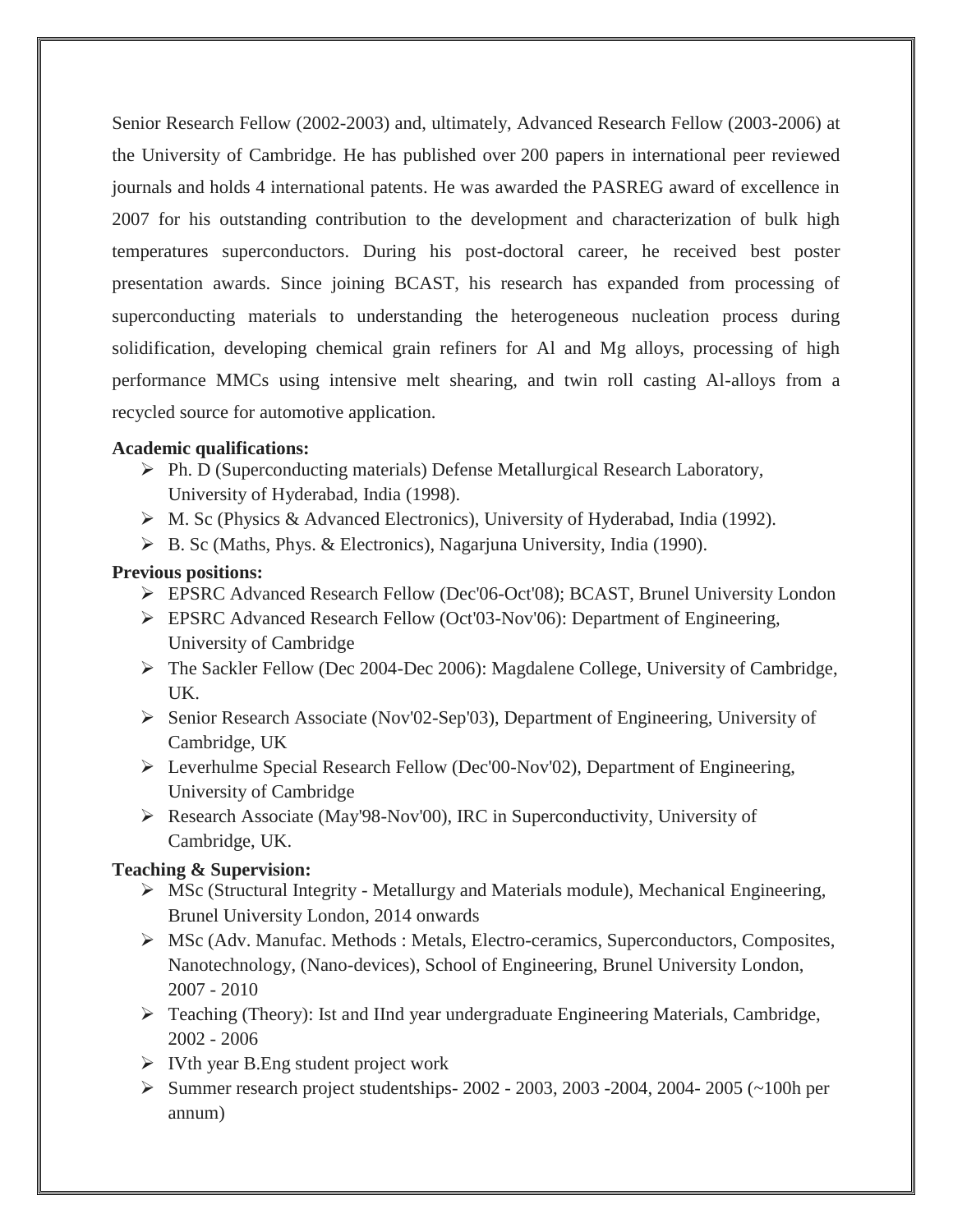- $\triangleright$  International visiting Ph.D students and students at IRC in collaboration with other academic staff
- $\triangleright$  Teaching (Experiments): Materials lab, Part I At and IB undergraduate at Eng. Dept. (1999-2004) (~ 80 hours per year)
- $\triangleright$  Supervised junior post-docs, several Ph. D students and a technician at IRC in Superconductivity for the past 8 years as a senior researcher in the melt processing group headed by Professor D. A. Cardwell.
- $\triangleright$  Experimental techniques in winter school program conducted yearly (2001-2006) at IRC in Superconductivity.

#### **Awards:**

- $\triangleright$  Awarded "Innovation and Entrepreneurship" (2017) for the impact on industry based on my work.
- Charles Hatchett Award (2016) Institute of Materials, Minerals and Mining (IOM3).
- $\triangleright$  Innovation Award (Nov 2015) from Cast Metals Federation.
- PASREG award of Excellence (Sept 2007) by the International PASERG Board.

#### **Distinctions:**

- $\triangleright$  Fellow of the Institute of Materials, Minerals and Mining
- $\triangleright$  Fellow of the Institute of Physics
- $\triangleright$  Fellow of the Institute of Cast Metals Engineers
- $\triangleright$  Fellow of the UK Higher Education Academy

Please follow the link of his research webpage @<http://www.brunel.ac.uk/people/hari-babu>

## **Faculty from, IIT Guwahati**

#### **Biography of Prof. P.S. Robi, Indian Faculty**



Prof. P.S. Robi is Professor in Mechanical Engineering Department at IIT Guwahati, His research working area is Aluminum alloy development, Composites, Hot deformation Mechanism Maps, High entropy alloys, Creep deformation of High temperature Materials. He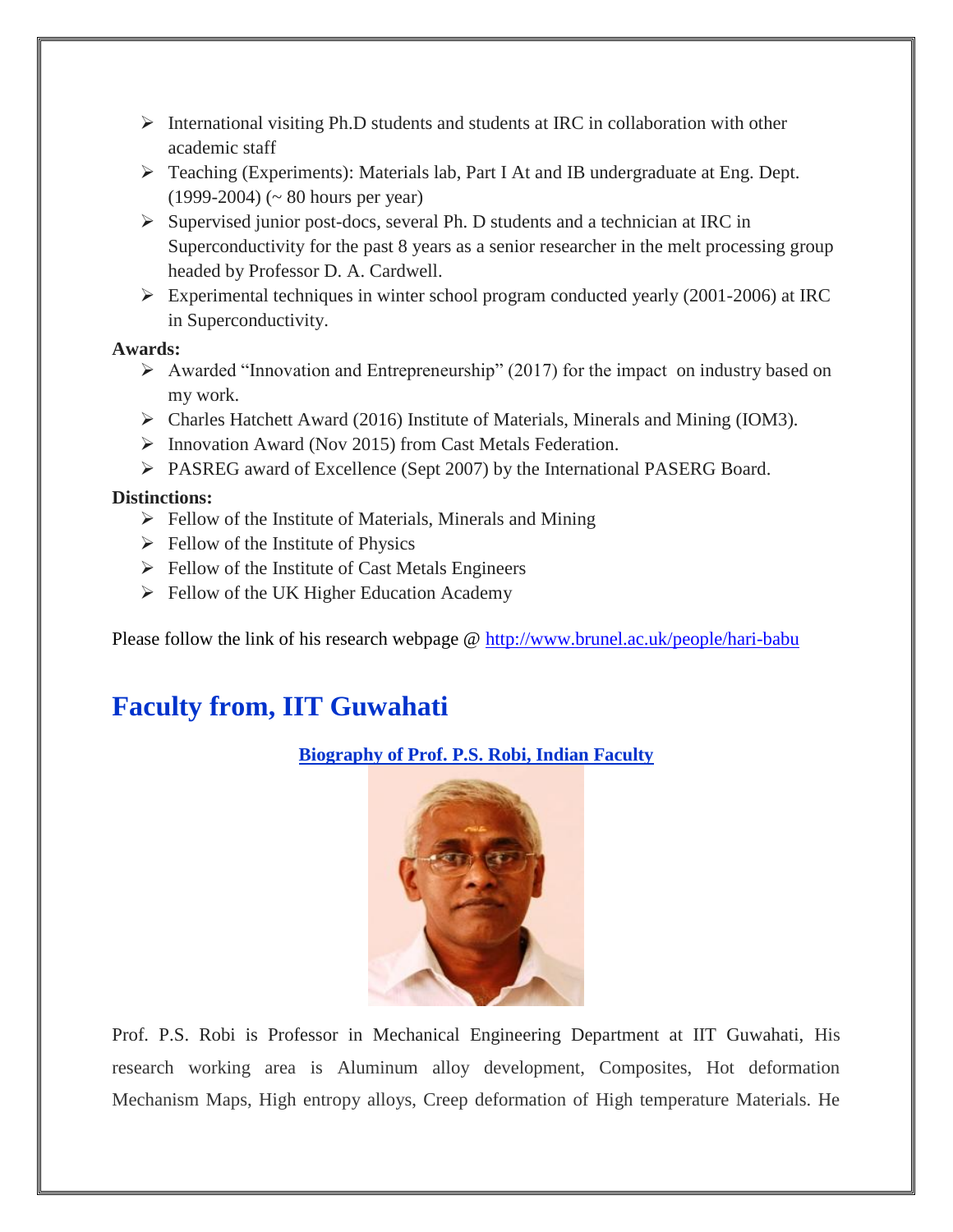has completed his PhD in the year 1995 from Indian Institute of Technology, Bombay, India. He has around 25 years of teaching and resarch. Presently his is a Professor in the department of Mechanical Engineering at IIT Guwahati. He has served as the Head, Department of Mechanical Engineering and later as Dean R&D at IIT Guwahati. Prof. Robi has published more than 80 papers in peer reviewed International journals. He has guided many PhD Students, His lectures on Engineering drawing is a basic course for all undergraduate Engineering program at NPTL has inspiring young engineering students to foundation in Engineering.

*Biography of Dr. Anil Kumar Birru, Course Coordinator*



Dr. Anil Kumar Birru, Assistant Professor & Head, in Mechanical Engineering Department, at NIT Manipur, He is working in Hybrid Metal matrix composites materials, ceramics, sand casting, Die casting, Welding, nano composites preparation by High Energy Ball milling, Solgel method, Quality function deployment, Soft computing Technique and Knowledge management approach. He obtained Ph.D. degree from *Indian Institute of Technology, Roorkee,* India. Branch: Mechanical and Industrial Engineering with specialization in Manufacturing in the year 2013. Title of Ph.D. thesis: "Some studies on Fluidity and Hot Tearing of Aluminum Cast alloys" M.Tech obtained from Shri. G.S.I.T.S, Indore (M.P), India. Branch: Industrial and Production Engg. Dept., specialization in Industrial Engg., and Management. June 2008. B.Tech obtained from V.R. Siddharta Engg., Collage, from Vijayawada, A.P India. Branch: Production Engineering. June 2005. He has around 10 years of teaching and research experience He has serving as the Head, Department of Mechanical Engineering and prior he served as Associate Dean R&C at NIT Manipur. He has published more than 60 papers in peer reviewed International journals and conferences. He got Best Presentation Award from Abroad. He his supervised three PhD Scholars and three scholars are advanced stage of submission. He